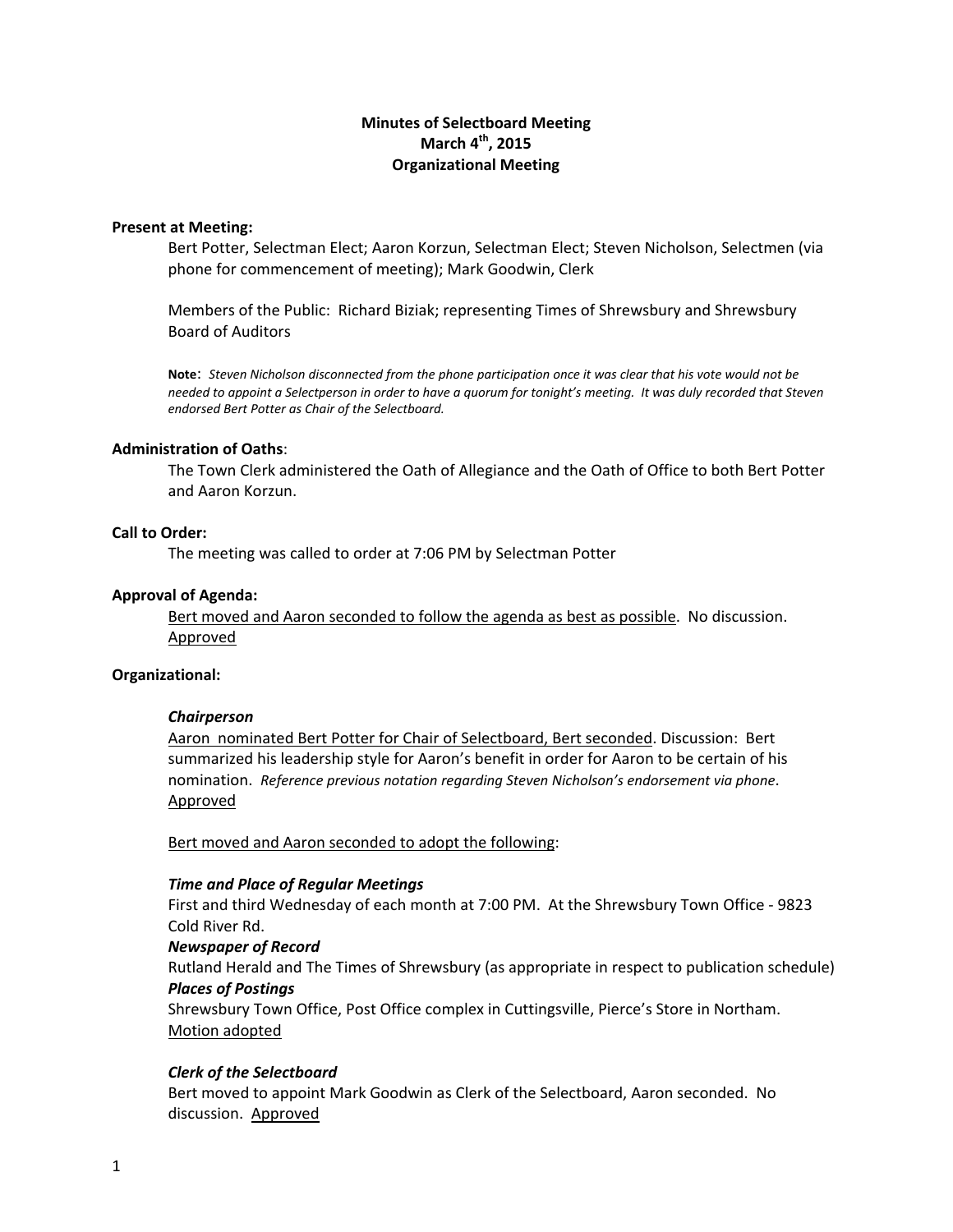## *Fence Viewers*

Bert moved to appoint himself and Randy Page as Fence Viewers, Aaron seconded. Approved

Bert will inquire with Mike Stewart as to his interest in continuing being as a Fence Viewer.

# *Poundkeeper*

Bert moved to appoint Gillian Gaines as Poundkeeper, Aaron seconded. Discussion: It was explained to Aaron the distinction between Poundkeeper and an Animal Control Officer and the agreement of understanding for service with the Rutland County Sheriff's Department for certain types of animal control and the protocol of contacting the Selectboard to engage the Sheriff's Department. Approved.

The Board of Auditors requested that the Poundkeeper submit a report for the Annual Report. Bert indicated that he will request from Mrs. Gaines a report be submitted.

# *Inspector of Lumber, Shingles and Wood*

Bert will ask John Wood if he would continue on as Inspector of Lumber, Shingles and Wood.

# *Weigher of Coal*

Bert will contact incumbent George Richards to determine willingness to serve.

# *Tree Warden:*

Bert moved to appoint Gary Salmon as Tree Warden, Aaron seconded. Approved

## *Road Commissioner*

Bert moved and Aaron seconded to appoint Jamie Carrara as Road Commissioner for one year. Bert commented on the excellent service that Jamie has provided the Town. Approved

## *Zoning Administrator*

Bert moved to appoint Adrienne Raymond Zoning Administrator for a three year term, Aaron seconded. **Approved** 

# *SWAC Representative*

Aaron moved to appoint Bert Potter as SWAC Representative, Bert seconded. No discussion. Approved.

## *Service Officer*

Bert moved to appoint Mark Goodwin as Service Officer, Aaron seconded. No discussion. Approved

## *Planning Commission*

Bert moved and Aaron seconded to appoint Marilyn Dalick and Mellissa Reichert three (3) year terms on the Planning Commission. No discussion. Approved

## *Trustee of the Meeting House*

No nominations from the Chairperson, Julanne Sharrow were forthcoming to act upon.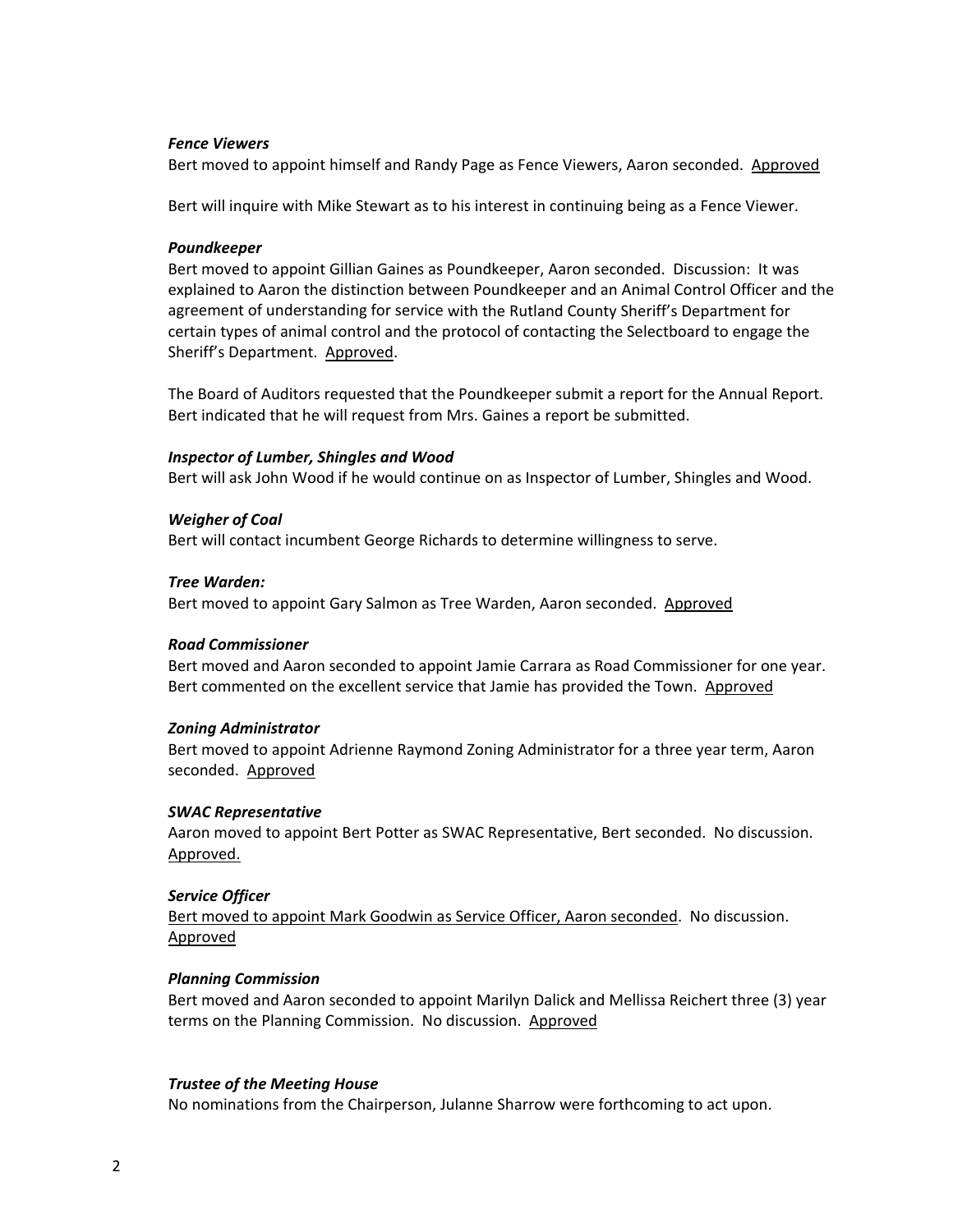## *Library Board*

Bert will inquire with Debbie Blecich if she will be willing to serve as the Library Board representative.

## *Development Review Board*

Aaron will inquire with Mark Youngstrom and confer with Adrienne Raymond for nominations for appointment to the DRB

## *Energy Coordinator*

Aaron will inquire with Davis Terrell as to his interest in serving again.

# *Emergency Management*

Not discussed

# *Conservation Commission*

No appointment nominations forthcoming form the Chair

# *Health Officer*

Bert will inquire with Jan O'Hara. Bert received in the mail the certificate from the Vermont Department of Health declaring the Chair of the Selectboard as defacto Town Health Officer until such time as another individual is appointed.

# **Open to the Public:**

*Bert recognized Rich Biziak‐* 

As a representative of the Times of Shrewsbury, Rich explained as a consequence from some of the discussion that originated from the floor at the Informational Meeting, the Times of Shrewsbury was curious if the *Selectboard Column* feature, or a similar type of submission might be useful in quelling the dissatisfaction that a few participants of the Informational Meeting expressed about not being kept informed as to how and why the Selectboard made some the decisions that they have made over the course of the past year. It was the consensus of the Selectboard members present, that neither one had the time nor inclination to submit a regular piece for publication as had been done in the past, particularly by John Wood and Steven Spatz respectively, and further the type of column that had been included in the past was more of an informational type of feature about a special event such as Tropical Storm Irene, volunteering for a work project or a request of townsfolk to become involved on a commission or run for an elected office.

It was made clear that the Times of Shrewsbury does not have the publication capacity to reproduce the full record of the Selectboard Minutes on a monthly basis, an alternative that Rich suggested was to summarize the minutes for publication in the Times of Shrewsbury. Bert asked the Clerk of the Selectboard for his opinion on the suggestion. The Clerk of the Selectboard was opposed to summarizing the minutes which are already published within five days as mandated by the Open Meeting Law both on the Official Town Website and in hard copy at the Town Office. It was not clear regarding as to whom, how and what criteria a summarization would be made for the publication of the official approved and / or unapproved minutes and in what context. A full unfiltered document is easily accessible as a public record upon request or via the web. It would be the opinion of the Clerk of the Selectboard that the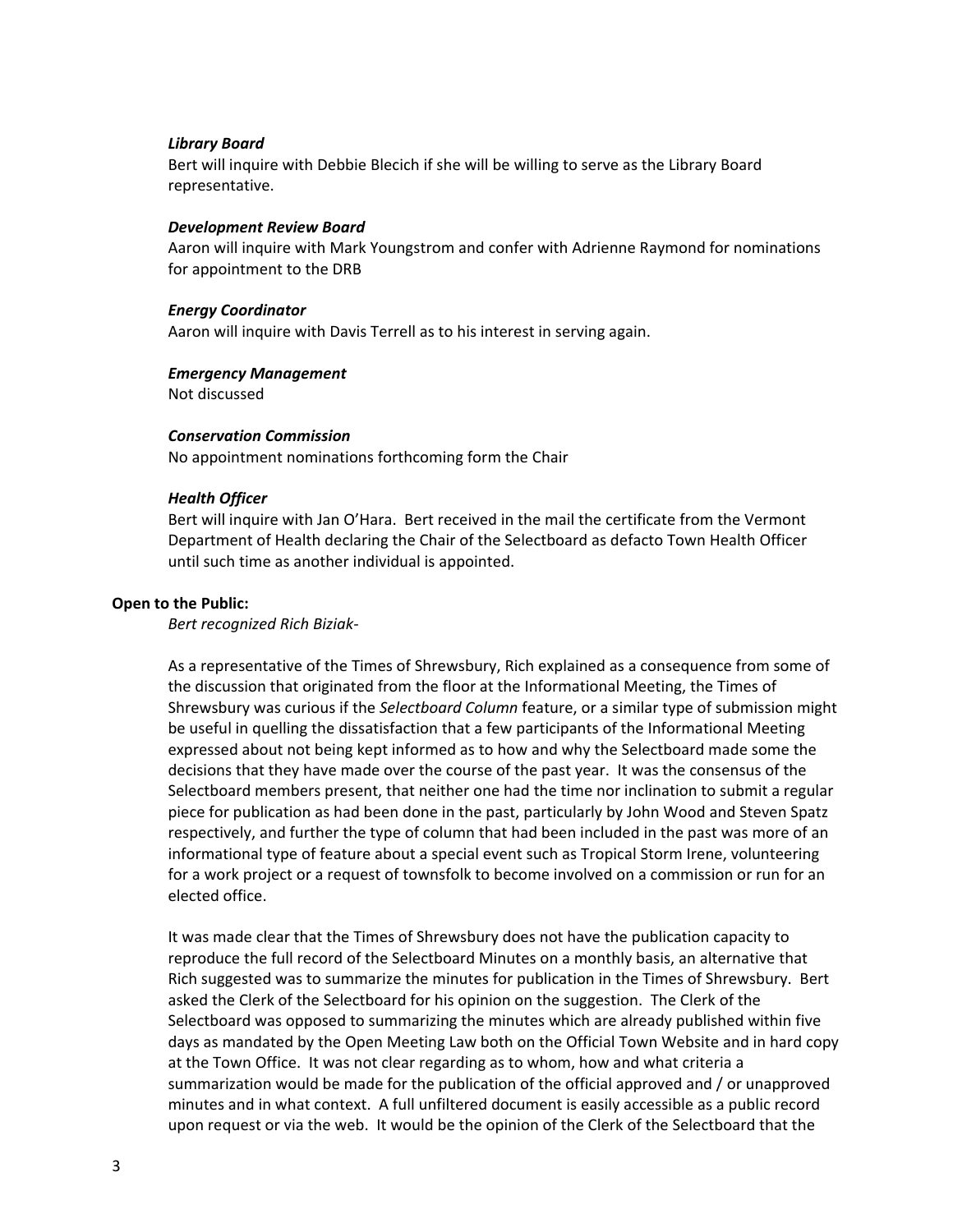possibility and probability of misinterpretation of an abridged document would be far too great and that it would jeopardize the integrity of the official recording of the meeting as required by law. Although the Clerk recognized that there was nothing to prohibit the Times of Shrewsbury from taking what was publicly available and summarizing it, as is their prerogative, the Clerk of the Selectboard would consider it an untenable position going forward, and would seriously reevaluate his tenure in the appointed capacity as the recorder of the official minutes.

Rich indicated that he will pass on the discussion with the editorial staff of the Times of Shrewsbury.

# *Representing the Board of Auditors:*

Rich reminded the Selectboard that they should formally take action of the process by which one Selectboard designee can approve orders as was recommended in the 4<sup>th</sup> Quarter Audit Report to the Selectboard. (C.f. 12/17/2014 Minutes). Bert thanked Rich for the reminder and indicated that prior to taking any action he would wait for all of the Selectboard to be present.

Rich brought to the attention of the Selectboard the following from the December 2013 *Opinions Newsletter* from the Vermont Secretary of State:*The Selectboard cannot expend any surplus from the General Fund that is carried over to the next fiscal year without voter approval. Some boards take care of this issue by including an article for each annual town meeting: Shall* the Town of XX vote to apply any surplus from the current fiscal year to reduce taxes in the next *fiscal year. Otherwise, the board must have an article approved by the voters at a special meeting or the next annual meeting in order to expend the surplus funds for a project.* Bert indicated that he was unaware of this requirement and that Selectboard will comply with this mandate, especially during the next budget cycle and 2016 Warning.

Rich inquired as to a review of the physical and cyber security of the Town Office. Particularly, access to the building and computer network passwords, now that there has been a turnover of some Town Officials. Bert indicated that he will make this an agenda item for the next meeting.

The Board of Auditors would like to suggest that the budget assembly process could be a bit more streamlined if a Selectboard delegate, Board of Auditors delegate and the Treasurer confer in advance of the budget warning deadline to understand procedures and availability of documentation well in advance of deadlines. Bert saw that as an excellent idea and will consult with Steven at a future Selectboard meeting.

Rich reported that the Board of Auditors will soon be having the Organizational Meeting. Hopefully with a third member of the Board, identified and appointed.

## **Excess Weight Permit:**

Bert moved and Aaron seconded to approve the Excess Weight Permit for Camp Precast Concrete Inc. Discussion: All documentation is in order. Approved

## **ACT 148**

Bert reported that he is in the process of ordering punch cards for use at the Transfer Station to comply with the Variable Pricing mandate of Act 148. Bert indicated that he has had some discussion with the State regarding yard and leaf waste which is also mandated to be handled by the Transfer Station per Act 148, but no definitive plan is yet in place, based on previous experience with the "Stump Dump".